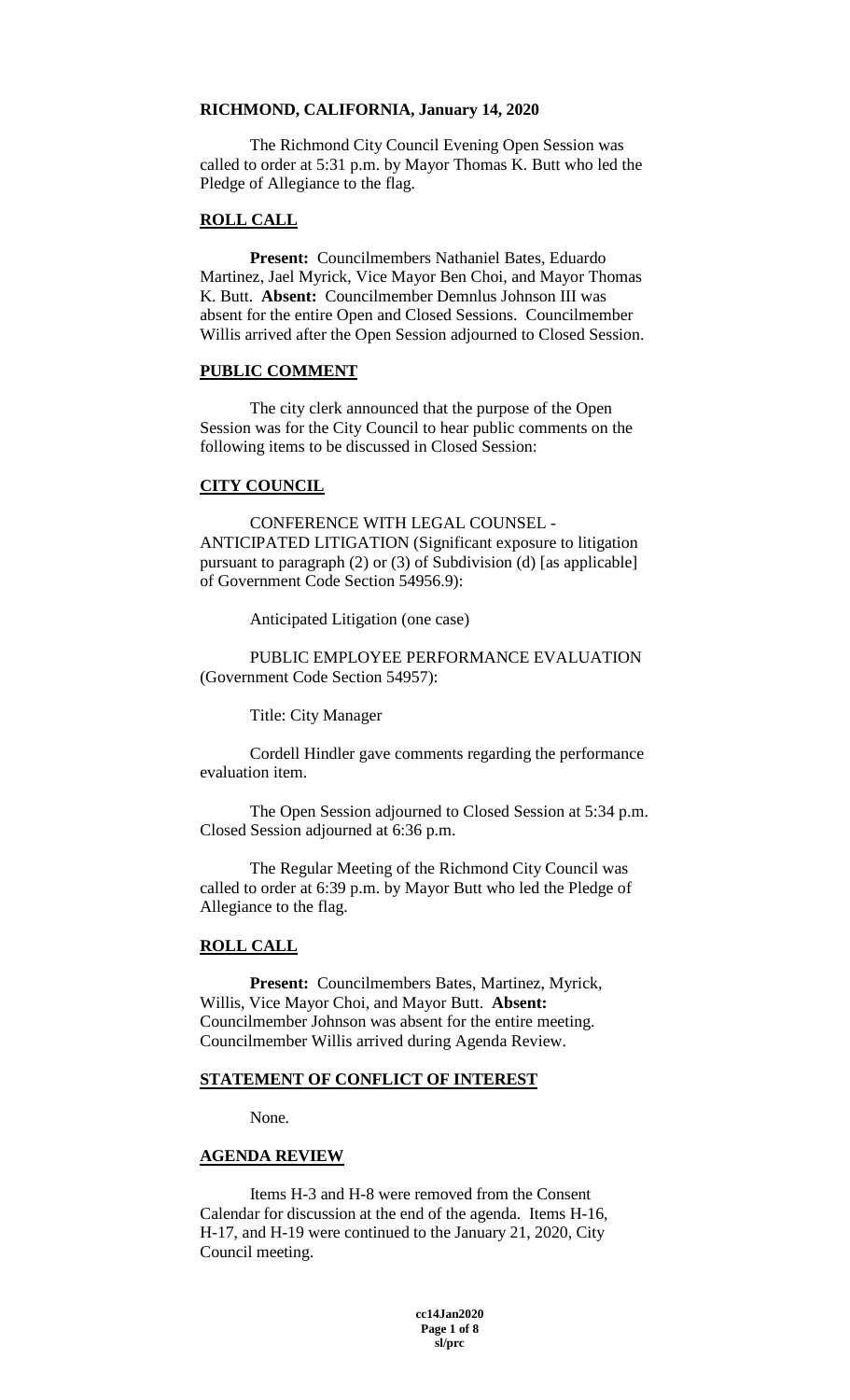## **REPORT FROM THE CITY ATTORNEY OF FINAL DECISIONS MADE DURING CLOSED SESSION**

Senior Assistant City Attorney Carlos Privat stated there were no final actions taken.

#### **REPORT FROM THE CITY MANAGER**

Interim City Manager Steven Falk stated there were no items to report.

## **OPEN FORUM FOR PUBLIC COMMENT**

Cordell Hindler gave comments in support of item H-15 and urged the Council to approve the item. Mr. Hindler also gave comments regarding the Richmond Rent Program 2018-2019 Annual Report presented at the November 26, 2019, City Council meeting.

Jason Gallia, Jason Lindsey, and Michael di Lorenzo gave comments regarding the importance of keeping good jobs with benefits in Richmond.

Don Gosney announced that the Plumbers & Steamfitters Local Union 342 was offering apprenticeship program sign-ups from February 3-7, 2020. Mr. Gosney informed the audience that he had sign-up packages available by calling him at (510) 233-2060.

Audrey Jenkins provided a short synopsis of her life as a coal miner's daughter. Ms. Jenkins expressed concerns regarding the health of the community.

Elsa Stevens expressed her support of union job workers and shared her experience working in the health care industry handling hazardous materials. Ms. Stevens gave comments regarding job retraining.

Jud Peake gave comments in support of the Green New Deal and the protection of health and safety.

Steve Morris expressed concerns regarding corporations that divided groups that should be allies. Mr. Morris gave comments in opposition to an alliance with the fossil fuel industry.

Naomi Williams announced the Black History Celebration on February 29, 2020, at the Richmond Memorial Auditorium. Tickets were on sale for \$10 per person. Ms. Williams reported that there was illegal dumping on Carlson Boulevard between Broadway and 23<sup>rd</sup> Street.

Michael Gliksohn and Jane Courant gave comments in opposition of the proposed Point Molate development and the Zeneca site clean-up plan.

Jeanne Kortz quoted excerpts from an article that was published in the New York Times on January 14, 2020, regarding the BlackRock asset management corporation and its environmental sustainability goals.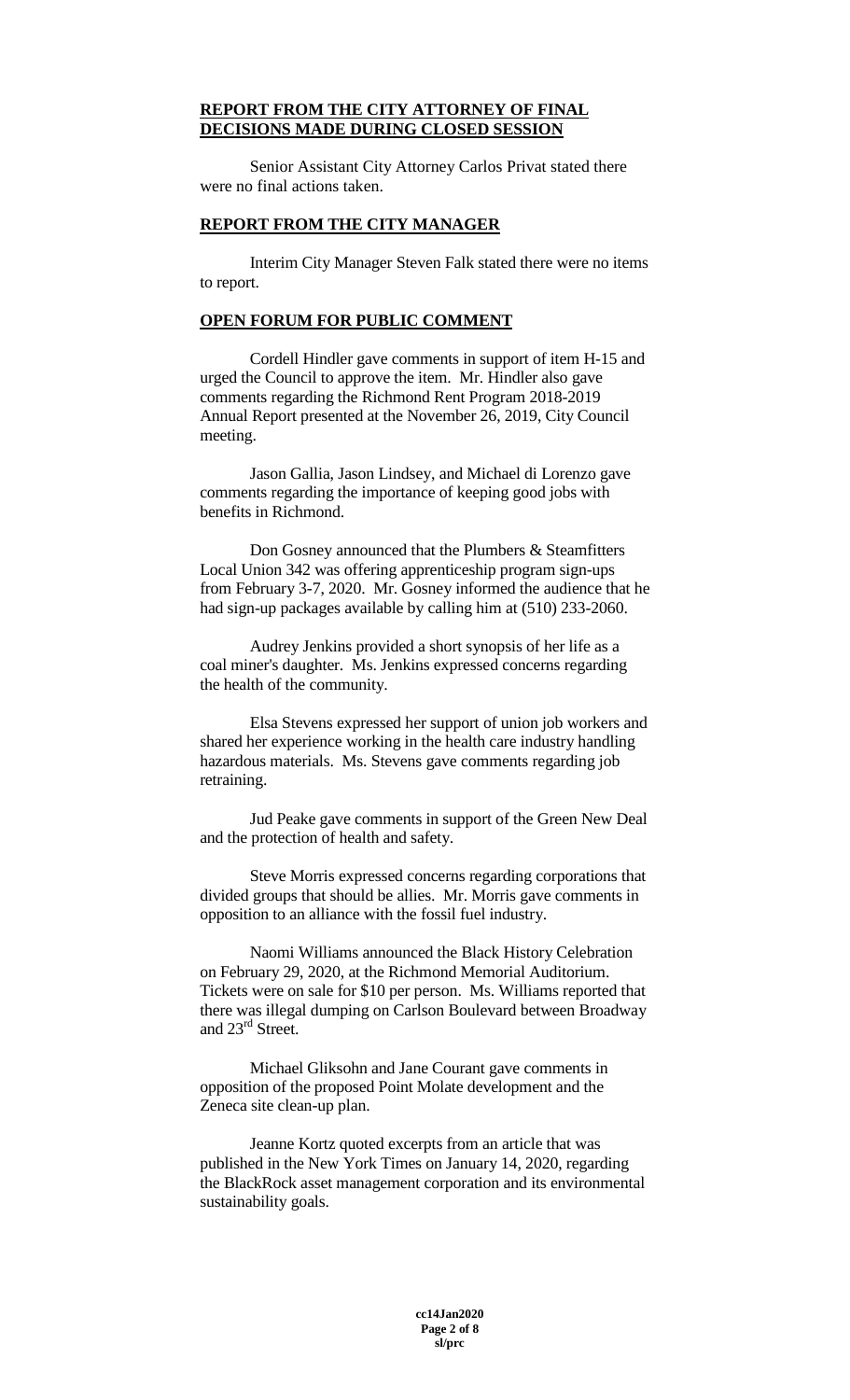Leslie Grady stated that her father worked in the steel industry and became very ill. Ms. Grady stated that Pittsburg had turned from an industrial city to beautiful and Richmond had the capability by making wise decisions. Ms. Grady stated that there had to be a compromise for union workers. Ms. Grady expressed concern regarding the Zeneca site clean-up plan.

Joseph Puleo stated that the majority of the Council had no concern with the health and welfare of Richmond's future residents related to Point Molate and the Zeneca site. Mr. Puleo advised that items on the agenda concerned present Richmond residents and the Council had to balance the health of residents against union jobs.

Patricia Perez gave comments regarding the Richmond Police Department and the shooting of Eric Reason in Vallejo on November 10, 2019. Ms. Perez extended her condolences to Richmond resident Mike Parker for the passing of his wife, Margaret Jordan.

Mark Wassberg stated that if a vote of the Council violated the Constitution of the United States of America, the matter could be escalated to the federal or supreme court. Mr. Wassberg gave comments regarding coal dust.

Hari Lamba applauded Richmond's Climate Action Plan. Mr. Lamba stated that he wanted to educate members of the public on how to reduce their carbon footprint. Mr. Lamba described a proposed global climate action plan for a complete reindustrialization of America.

Stephen Linsley and Sherry Padgett expressed concerns regarding the Zeneca site clean-up plan and proposed project. Mr. Linsley described chemicals that were formerly used at the site. Mr. Linsley recommended a complete clean-up of the site.

Kabir Kapur gave comments regarding Australian wildfires and coal exporting. Mr. Kapur expressed concerns regarding air quality.

Philip Rosenthal recommended moving highly attended City Council meetings to the Richmond Memorial Auditorium. Mr. Rosenthal gave comments in support of a complete clean-up at the Zeneca site.

John Wade requested the Council and residents to support the Contra Costa College Comets Basketball Team that was playing at the Richmond Memorial Auditorium on February 5 and 12, 2020. Tickets to the games were free for Richmond residents.

Elizabeth Woods stated that she was a resident of the Nevin Plaza Apartments and no one addressed a noise complaint that she reported to City of Richmond officials. Ms. Woods expressed concerns regarding the Nevin Plaza Apartments proposed temporary tenant relocations and renovations.

Margaret Child expressed concerns regarding potential air quality issues from the proposed Zeneca site construction project. Ms. Child recommended that environmental impact and chemical exposure reports should be considered for the proposed project.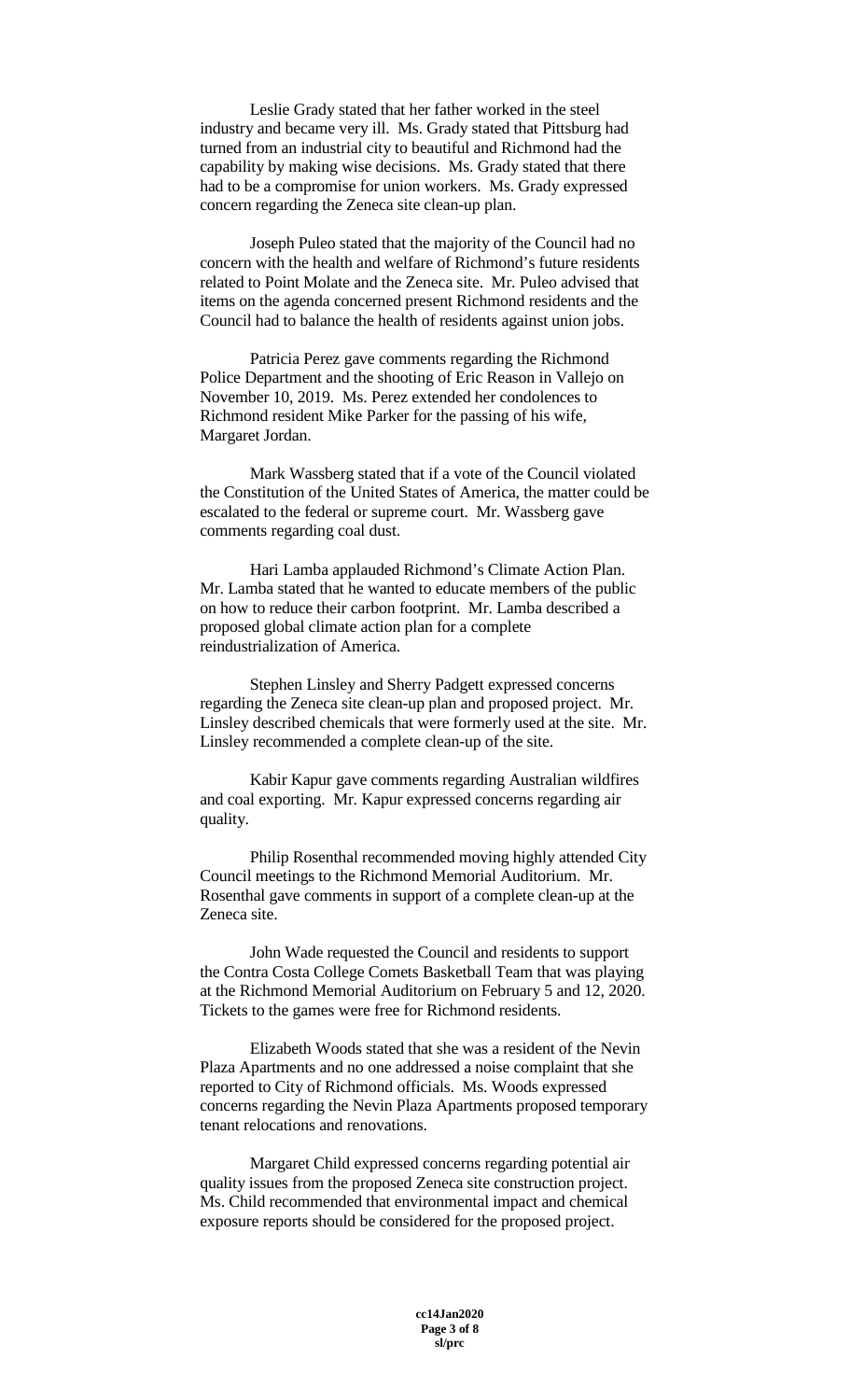Leisa Johnson requested an update on the next City Council meeting agenda regarding the Waste Water Treatment Plant violations. Ms. Johnson recommended a financial bond audit.

Cesar Zepeda along with Naomi Williams extended their condolences to Richmond resident Mike Parker and family for the passing of his wife and community leader, Margaret Jordan.

Tarnel Abbott announced that the City of Richmond lost two gentle warriors and champions of environmental and social justice, Margaret Jordan and Whitney Dotson.

Deborah Bayer gave comments regarding a labor dispute regarding the proposed development at the Concord Naval Weapons Station. Ms. Bayer inquired about the status of Terminal One. Ms. Bayer urged the Council to be careful when negotiating with land developers.

Antwon Cloird gave comments in support of union workers. Mr. Cloird expressed concerns regarding the newly hired Richmond city manager, Laura Snideman.

### **CITY COUNCIL CONSENT CALENDAR**

On motion of Councilmember Martinez, seconded by Councilmember Willis, the items marked with an (\*) were approved by the unanimous vote of the City Council:

**\*H-1.** Approved an Interagency Agreement between the City of Richmond and Contra Costa County and appropriated up to \$17,490 in funding to support the Love Your Block community beautification program in the North Richmond community, as authorized in the North Richmond Mitigation Fee Expenditure Plan.

**\*H-2.** Received the City's Investment and Cash Balance Report for the month of November 2019.

**H-3.** The matter to approve an amendment to the standard contract with Steven Falk to serve as Interim City Manager of the City of Richmond through January 24, 2020, and then to provide as-requested, as-needed consulting services through June 30, 2020, was introduced by Senior Assistant City Attorney Carlos Privat. Discussion ensued. Luis Padilla gave comments. A motion made by Councilmember Myrick, seconded by Councilmember Willis, approved a contract amendment with Interim City Manager Steven Falk extending the term to January 30, 2020, with no additional consulting services, by the unanimous vote of the City Council.

**\*H-4.** Approved the minutes of the December 3, 7, 10, and 17, 2019, Regular and Special City Council meetings.

**\*H-5.** Adopted **Ordinance No. 01-20 N.S.** (second reading) amending sections of Richmond Municipal Code Chapter 9.48 Integrated Pest Management.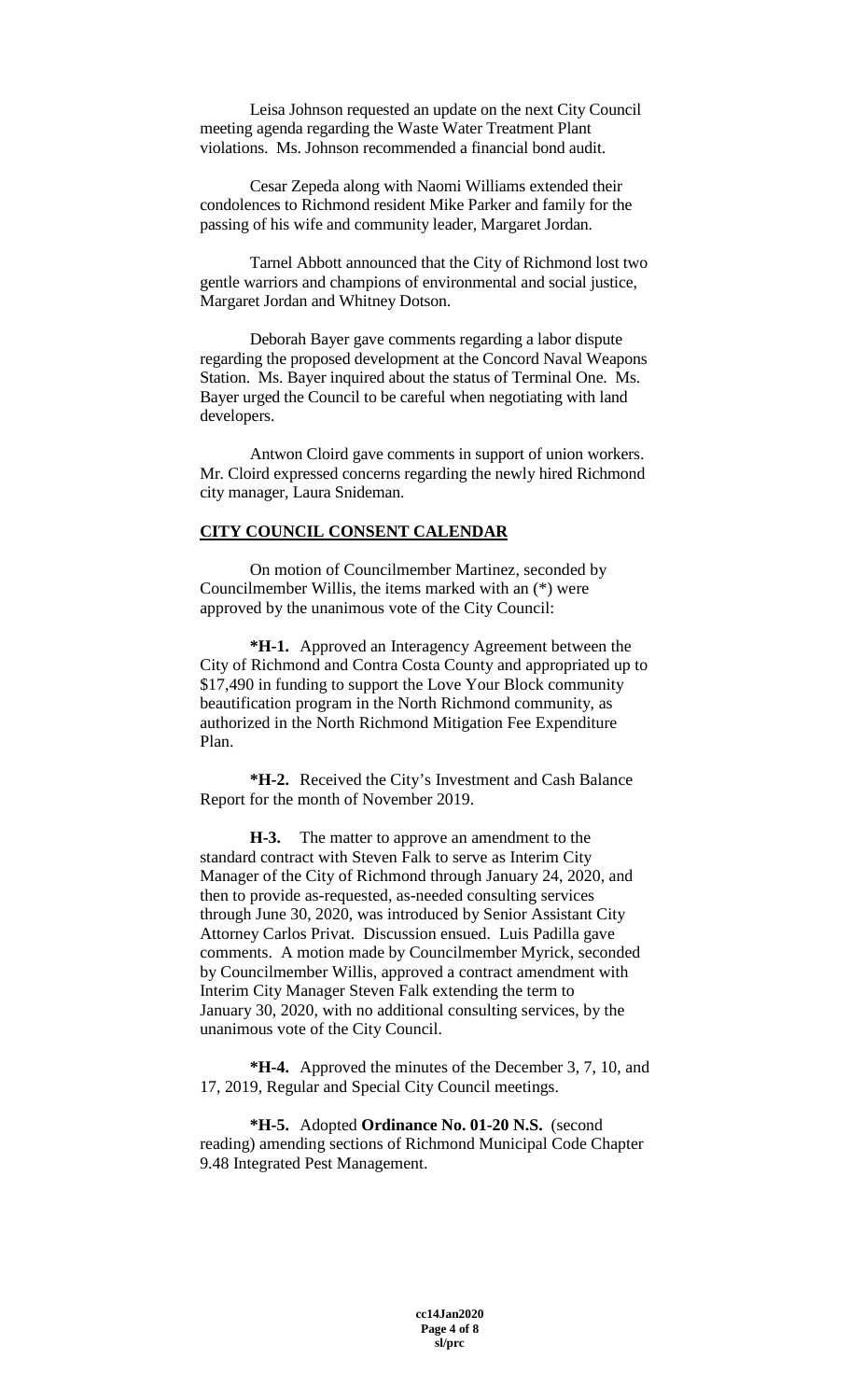**\*H-6.** Approved a sole-source contract with Priority Dispatch to provide maintenance, support and critical updates to the ProQA software application and card sets used by the Communications Center, for a total amount not to exceed \$22,401 through March 31, 2023.

**\*H-7.** Received and acknowledged receipt of a report pursuant to Health and Safety Code 13146.4 regarding fire inspection compliance for 2019.

**H-8.** The matter to adopt a resolution to adopt the Richmond Community Wildfire Protection Plan, an appendix to the Contra Costa County Wide Community Wildfire Protection Plan was introduced by Fire Chief Adrian Sheppard. Fire Marshal Eric Govan provided a report. Discussion ensued. The following speakers gave comments: Joseph Puleo, Deborah Bayer, and Jim Hanson. A motion was made by Councilmember Bates, seconded by Councilmember Willis, to adopt said resolution. Further discussion ensued. The Council requested staff to consider recommendations given by the public speakers regarding fire evacuation for Point Molate. The motion adopted **Resolution No. 1-20** by the unanimous vote of the City Council.

**\*H-9.** Approved a contract with Websedge to develop police personnel promotional material and provide recruitment and branding services in an amount not to exceed \$25,000. The contract term was from August 1, 2019, to June 30, 2020.

**\*H-10.** Approved a police services agreement with Contra Costa County to provide monitoring of Assembly Bill (AB) 109 probationers and parolees from July 1, 2019, through June 30, 2020; and accepted and appropriated \$146,795 in AB 109 Realignment funds.

**\*H-11.** Approved the purchase of a trailer to be used for impaired driving enforcement operations, and the purchase of three portable speed displays for traffic safety and enforcement operations, through the approved and accepted Office of Traffic Safety 2019/2020 Grant, in an amount not to exceed \$46,400.

**\*H-12.** Adopted **Resolution No. 2-20** authorizing the acceptance and appropriation of a \$14,000 Target Mini-Pitch Enhancement Grant.

**\*H-13.** Adopted **Resolution No. 3-20** approving the transfer of \$50,000 from the District reserve funds to perform certain capital improvement projects at the Marina, as requested by the Marina Landscape and Lighting Maintenance District Advisory Committee.

**\*H-14.**Adopted **Resolution No. 4-20** authorizing on-call professional services contracts with three firms: Avila Project Management, CSW | ST2, and mack5, for as-needed project management services for capital projects, including federally funded projects, in an amount not to exceed \$400,000 per firm for a three-year term with the option to extend the term for one additional year.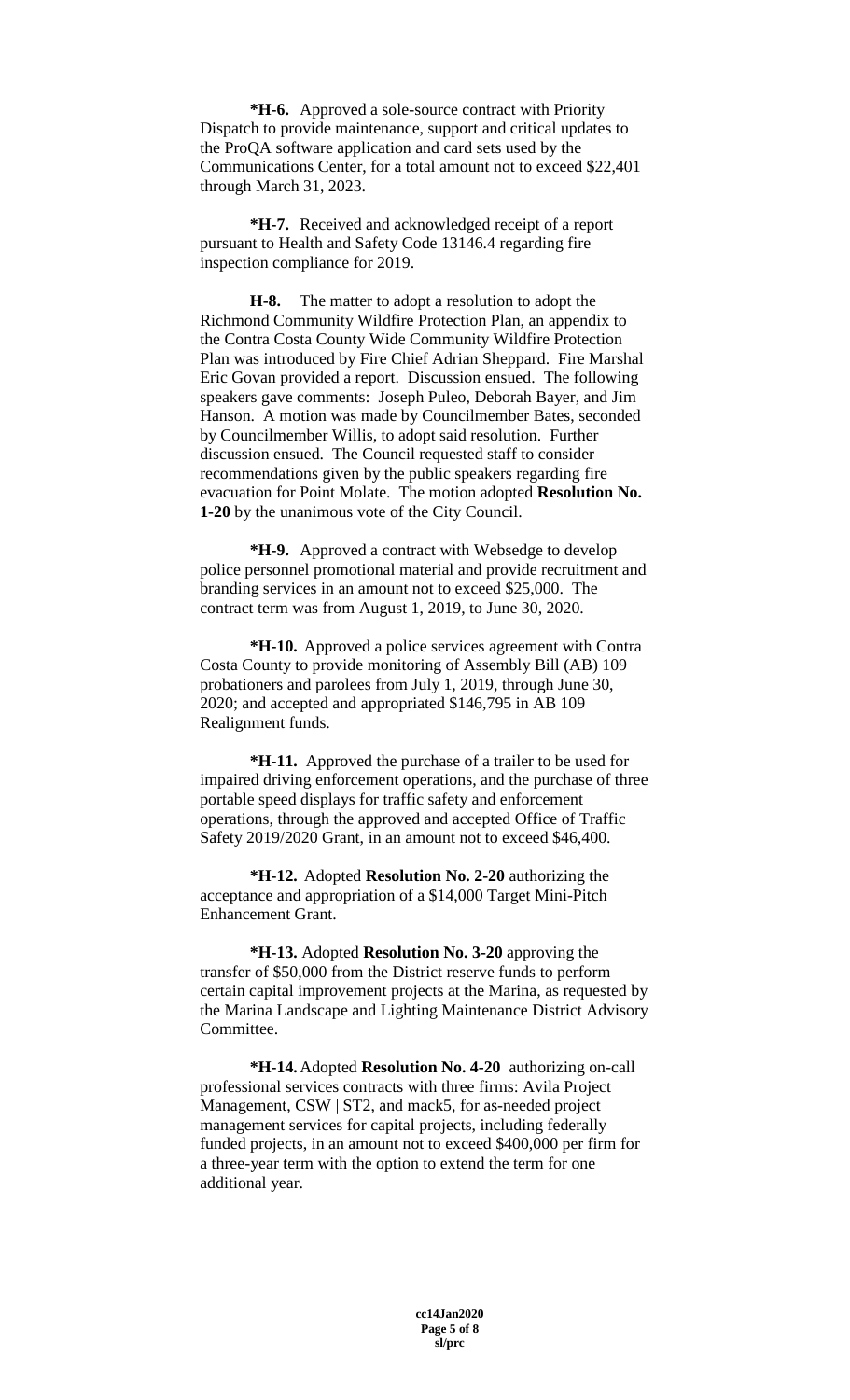**\*H-15.**Adopted **Ordinance No. 02-20 N.S.** (second reading) to establish wages, salary, and compensation for Deputy City Manager (Salary Range No. 5.5. \$12,338 - \$19,640); Community Development Director (Salary Range No. 5.2. \$11,801 - \$18,785), Library and Community Services Director (Salary Range No. 5.1 \$10,728 - \$17,078) and Public Works Director (Salary Range No. 5.1 \$10,728 - \$17,078) classifications.

**H-16. Continued to January 21, 2020,** the matter to adopt a resolution amending the City of Richmond's Position Classification Plan to add the new Communications Dispatcher III classification.

**H-17. Continued to January 21, 2020,** the matter to introduce an ordinance (first reading) to establish wages, salaries, and compensation for the new classification specification for Communications Dispatcher III (Salary Range No. 128 \$7,090 - \$8,577/month).

**\*H-18.**Approved a contract with Governmentjobs.com dba NeoGov for software support and subscription with governmentjobs.com for job postings to the public.

**H-19. Continued to January 21, 2020,** the matter to adopt by resolution the Demonstration Partnerships Policy as set forth in Exhibit A; and authorize the city manager to enter into Demonstration Partnerships agreements when not otherwise subject to any City Code restrictions, if the agreements meet specified criteria of the Demonstration Partnerships Policy; and direct the city manager to lead implementation of the Demonstration Partnership Policy; as specified therein.

## **PUBLIC HEARINGS**

**I-1.** The city clerk announced that it was time, pursuant to public notice, to hold the fifth public hearing to receive public input on draft maps of voting district boundaries and election sequencing as part of the City's transition from an "at-large" election system of electing City Councilmembers to a "by-district" election system; select a map to establish district boundaries; and: (1) introduce and adopt an Urgency Ordinance adopting sections 2.16.050 (City Council Election Districts and Sequencing) and 2.16.060 (City Council Residency) of the Richmond Municipal Code to transition from at-large to by-district elections of City Councilmembers; and (2) introduce an ordinance (first reading) adopting sections 2.16.050 (City Council Election Districts and Sequencing) and 2.16.060 (City Council Residency) of the Richmond Municipal Code to transition from at-large to by-district elections of City Councilmembers. Assistant City Attorney James Atencio introduced the item. Demographer Douglas Johnson of National Demographics Corporation presented a Powerpoint presentation that highlighted the districting process, rules, goals, map summary, and details. Discussion ensued. Mayor Butt declared the public hearing open. The following speakers gave comments: Leisa Johnson, Mark Wassberg, Norma LaBat, Don Gosney, Scott Rafferty, Cesar Zepeda, Kathy Scharff, Antwon Cloird, Jim Hanson, Kabir Kapur, and Michele Rappaport. Mayor Butt closed the public hearing. Further discussion ensued. The Council requested the establishment of an independent voting districts committee to select future maps. On motion of Councilmember Bates, seconded by Councilmember Martinez, **selected map 115b to establish voting district boundaries** by the

> **cc14Jan2020 Page 6 of 8 sl/prc**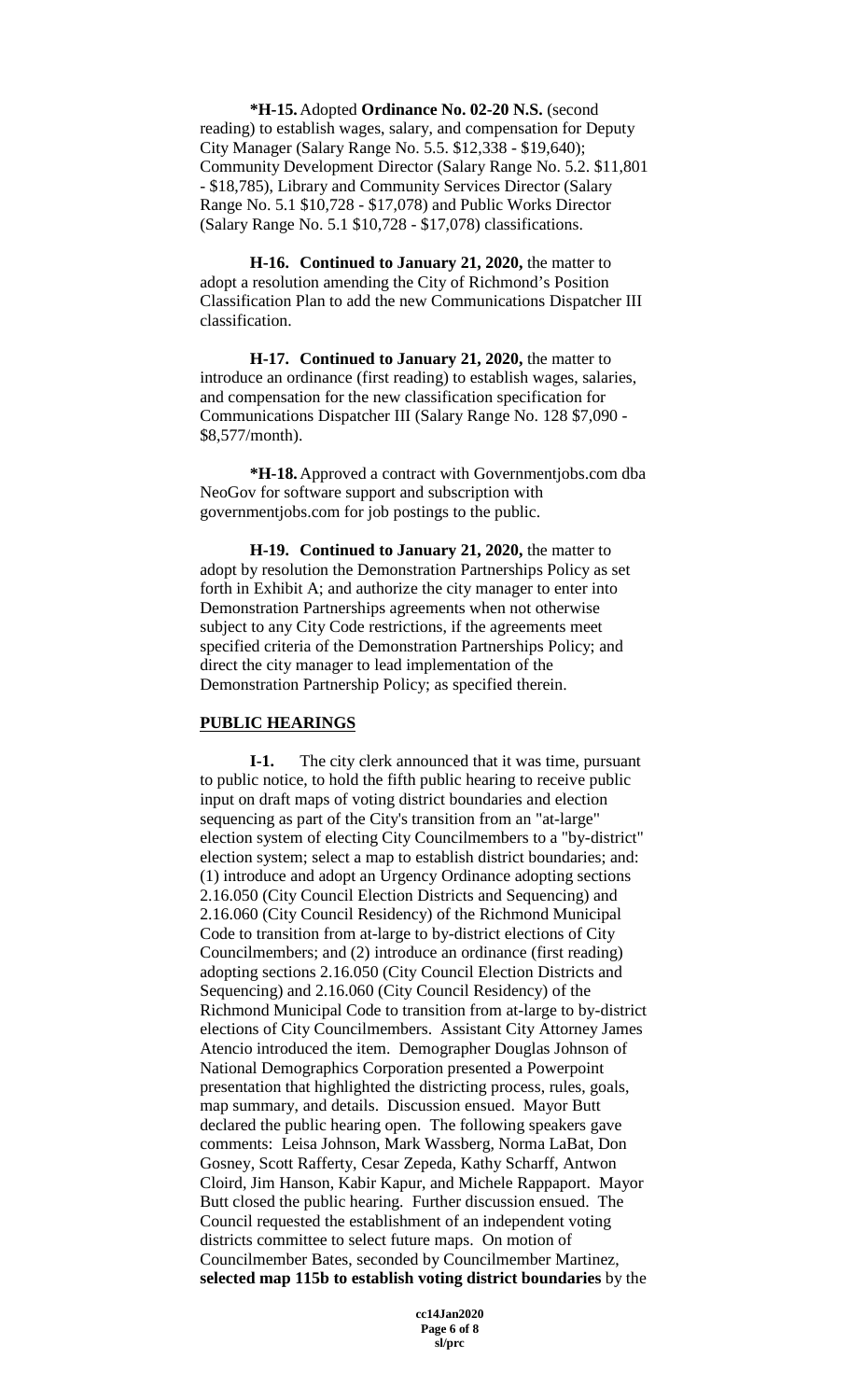following vote: **Ayes:** Councilmembers Bates, Martinez, Willis, Vice Mayor Choi, and Mayor Butt. **Noes:** None. **Absent:** Councilmember Johnson. **Abstained:** Councilmember Myrick. Further discussion ensued. A motion was made by Councilmember Bates, seconded by Councilmember Myrick, to set the election sequence to 1, 4, and 3. Further discussion ensued. Councilmember Myrick withdrew his second. The motion failed for lack of a second. Further discussion ensued. A motion was made by Councilmember Willis, seconded by Councilmember Myrick, to set the election sequence to 1, 5, and 6. Further discussion ensued. The motion **set the election sequence to 1, 5, and 6** by the following vote: **Ayes:** Councilmembers Myrick, Willis, Vice Mayor Choi, and Mayor Butt. **Noes:** None. **Absent:** Councilmember Johnson. **Abstained:** Councilmembers Bates and Martinez. Further discussion ensued. On motion of Councilmember Willis, seconded by Councilmember Martinez, **introduced and adopted Urgency Ordinance No. 03-20 N.S. and directed staff to place an item on a future City Council meeting agenda to establish an independent voting districts committee** by the unanimous vote of the City Council. On motion of Vice Mayor Choi, seconded by Councilmember Myrick, **said ordinance received the first reading and was laid over to January 21, 2020, for the second reading** by the unanimous vote of the City Council.

**I-2.** The city clerk announced that it was time, pursuant to public notice, to hold a public hearing to introduce an ordinance (first reading): (1) adding Article 15.04.615 to the Richmond Municipal Code ("RMC") to prohibit new land uses and phase out existing land uses related to the storage and handling of coal and petroleum coke, and (2) making conforming amendments to the Richmond Municipal Code ("RMC") to ensure that it was internally consistent. This item was continued from the December 3, 2019, meeting and the public hearing was opened and closed at that meeting. The item was for Council deliberation only. On motion of Councilmember Willis, seconded by Councilmember Martinez, said ordinance received the first reading and was laid over to January 21, 2020, for the second reading by the following vote: **Ayes:** Councilmembers Martinez, Myrick, Willis, Vice Mayor Choi, and Mayor Butt. **Noes:** Councilmember Bates. **Absent:** Councilmember Johnson. **Abstained:** None.

## *(At approximately 9:13 p.m., Mayor Butt called for a five-minute recess. The Council reconvened at 9:18 p.m. with Councilmembers Johnson and Myrick absent. Councilmember Myrick rejoined the meeting during the introduction of Item I-3).*

**I-3.** The city clerk announced that it was time, pursuant to public notice, to hold a public hearing to adopt an order of vacation, vacating Meeker Avenue from an unbuilt portion of Meeker Avenue from the west line of South 19th Street to the east line of South 17th Street. The item was introduced by Engineering and Capital Improvement Projects Director Yader Bermudez. Discussion ensued. Mayor Butt declared the public hearing open. There were no public speakers. Mayor Butt closed the public hearing. A motion made by Councilmember Myrick, seconded by Councilmember Willis, adopted **Order of Vacation No. 917** by the unanimous vote of the City Council.